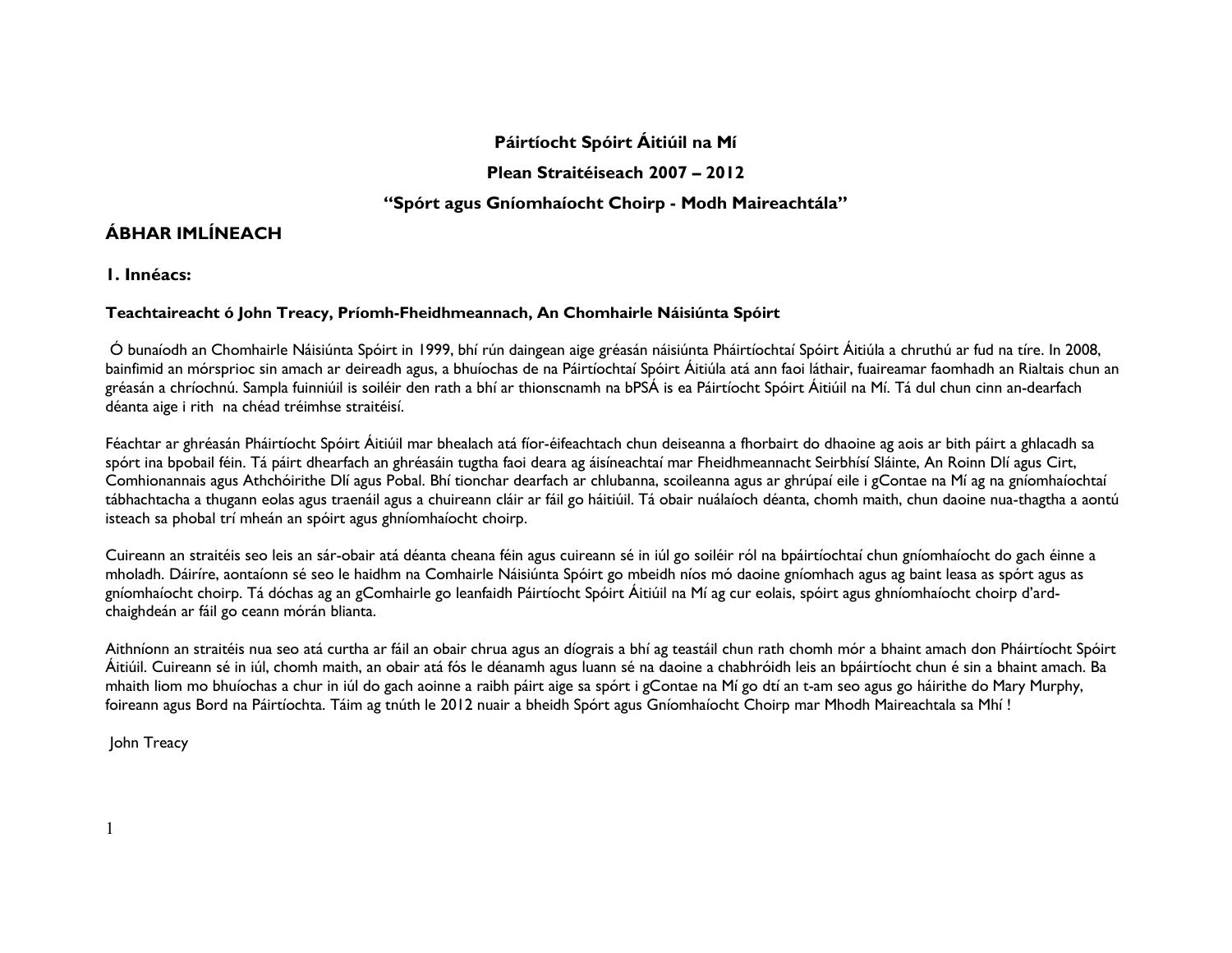### Teachtaireacht ó Chathaoirleach Pháirtíocht Spóirt Áitiúil na Mí – Michael O' Keeffe

Tá an-áthas orm fáilte a chur romhaibh go dtí dara straitéis Pháirtíocht Spóirt Áitiúil na Mí (PSÁM) 2007 – 2012, "Spórt agus Gníomhaíocht Choirp – Modh Maireachtála". D'eascair an plean seo as mór-chomhráití le hionadaithe ó na hearnálacha spóirt, pobail agus deonacha, áisíneachtaí tábhachtacha agus le bord Pháirtíocht Spóirt Áitiúil na Mí. Táimid fós ag cur leis an rath a bhí ar ár gcéad phlean, 2003 – 2006 agus leanfaimid leis an téama lárnach chun rannpháirtíocht sa spórt agus sa ghníomhaíocht choirp a mhéadú.

Is é an sainmhíniú atá ar straitéis ná plean gníomhaíochta atá curtha le chéile go cúramach chun aidhm a bhaint amach nó an ealaín a bhaineann le forbairt nó le cur i bhfeidhm plean den chineál seo. Ní féidir straitéis a chur le chéile go dtí go ndéantar amach na haidhmeanna atá le baint amach. Is í an mhóraidhm atá ag PSÁM ná páirtíocht sa spórt agus sa ghníomhaíocht choirp i gContae na Mí a mhéadú. Tá an straitéis atá againn chun é seo a bhaint amach do na 5 bliana atá le teacht leagtha amach sa phlean seo.

Bhunaigh an Chomhairle Náisiúnta Spóirt Páirtíochtaí Spóirt Áitiúla chun forbairt an spóirt a chur chun cinn agus chun ceannaireacht, comhordú agus stiúrú a chur ar fáil, go háirithe i gceantair faoi mhíbhuntáiste. Measadh go raibh an acmhainn ab fhearr chun na heagraíochtaí spóirt ar fad a thabhairt le chéile ag an leibhéal áitiúil. Más féidir linn cinneadh a dhéanamh ag an leibhéal áitiúil, cruthóidh sé braistint cheart úinéireachta agus mórtas as a bhfuil bainte amach. Ó 2002 i leith tá eagraíocht den chineál seo i bPáirtíocht Spóirt Áitiuil na Mí.

Ba mhaith liom glacadh leis an deis seo chun buíochas a ghabháil le gach aoinne atá tar éis seirbhís a dhéanamh ar Bhord Pháirtíocht Spóirt Áitiúil na Mí ó 2002 i leith agus chun comhghairdeas a dhéanamh le bhur gcomhordaitheoir, Mary Murphy, agus lena foireann as PSÁM a dhéanamh mar cheann de na Páirtíochtaí is fearr sa tír.

Tá muinín agam go bhfeabhsófar spórt agus gníomhaíocht choirp sa Mhí, má chuirtear an plean straitéiseach seo i bhfeidhm.

Rath Dé ar an obair, Mick O' Keeffe, Cathaoirleach.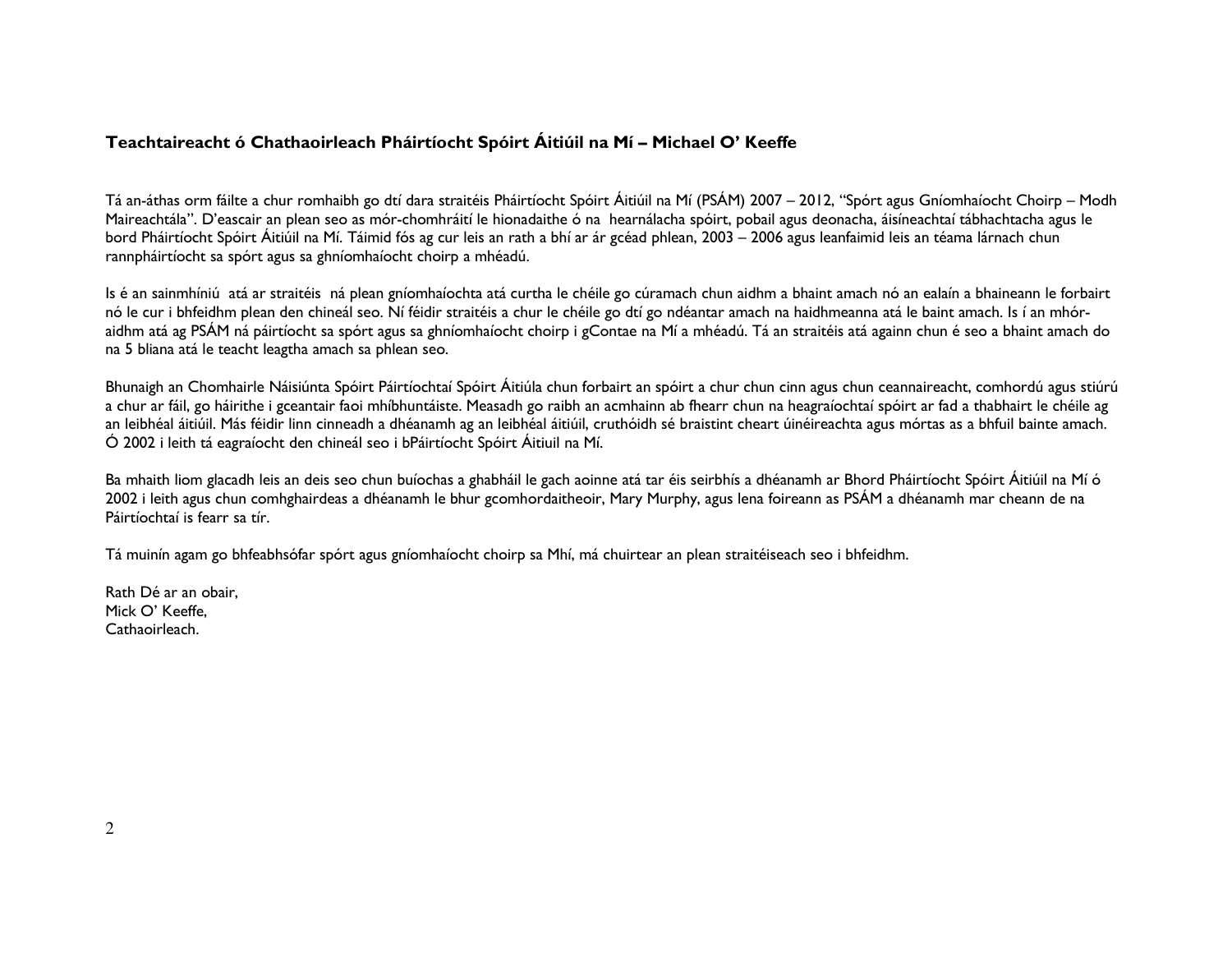### Teachtaireacht ó Chomhordaitheoir Pháirtíocht Spóirt Áitiúil na Mí – Mary Murphy

Mar Chomhordaitheoir Spóirt Áitiúil, tá an-áthas orm a fheiceáil go bhfuil an dara plean straitéiseach seo críochnaithe. Chun an pointe seo a shroichint, bhí mór-chomhráití le grúpaí spóirt áitiúla, le grúpaí pobail agus le grúpaí deonacha, le gníomhaireachtaí agus le Baill Bhoird -tá mé an-bhuíoch díobh go léir as an am, eolas agus saineolas a chuireadar ar fáil.

Tá an dara plean atá againn – "Spórt agus Gníomhaíocht Choirp – Modh Maireachtála", ag cur leis an téama lárnach, páirtíocht sa spórt agus sa ghníomhaíocht choirp a mhéadú, a bhí an-soiléir in ár bplean, 2003-2006. Cuireann an plean seo modh oibre ar fáil dúinn chun páirtíocht sa spórt agus sa ghníomhaíocht choirp a fhorbairt sa Mhí mar tá ár bpríomhghníomhaíochtaí á gcur ar fáil go leanúnach, saotharlanna oideachais oiliúnóra, forbairt an chlub agus pobail i gcláir ghníomhaíochta.

Tá páirtíocht, tacaíocht agus infheistíocht na bpríomh-pháirtithe leasmhara agus na n-áisíneachtaí áitiúla lárnach in obair agus i bhforbairt na comhpháirtíochta. Tá na mór-fhachtóirí seo thar a bheith tábhachtach don rath atá ar an bplean straitéiseach seo. Ba mhaith liom aitheantas a thabhairt don tacaíocht leanúnach a thugann said agus don infheistíocht a dhéanann said sa PSÁM.

Ba mhaith liom, chomh maith, aitheantas a thabhairt don obair, don am agus don tacaíocht a thugann mórán ionadaithe spóirt, pobail agus deonacha a bhí ag plé linn ó 2002 i leith. Gan iad ní bheadh ár sprioc, breis páirtíochta, bainte amach againn.

Táim buíoch de John Treacy agus d'fhoireann na Comhairle Náisiúnta Spóirt as an tacaíocht agus as an treoir leanúnach a thugann said.

Tá buíochas ar leith ag dul do Caroline Mc Camley ó CMC, a bhí ina háisitheoir don phróiseas pleanála straitéiseach.

Ar deireadh thiar, ba mhaith liom aitheantas a thabhairt d'fhoireann PSÁM – Marcella Mitchell agus Mary Dardis as an obair, tiomantacht agus dílseacht do rath an PSÁM.

 Creidim, má oibrímid le cheile, gur féidir na buntáistí a bhaineann le spórt agus le gníomhaíocht choirp a chur ar fáil sa tslí is éifeachtaí do gach cuid den phobal agus go ndéanfaidh sé sin difríocht dhearfach do shaol an phobail.

Is mise, le meas,

Maire Ni Mhurchù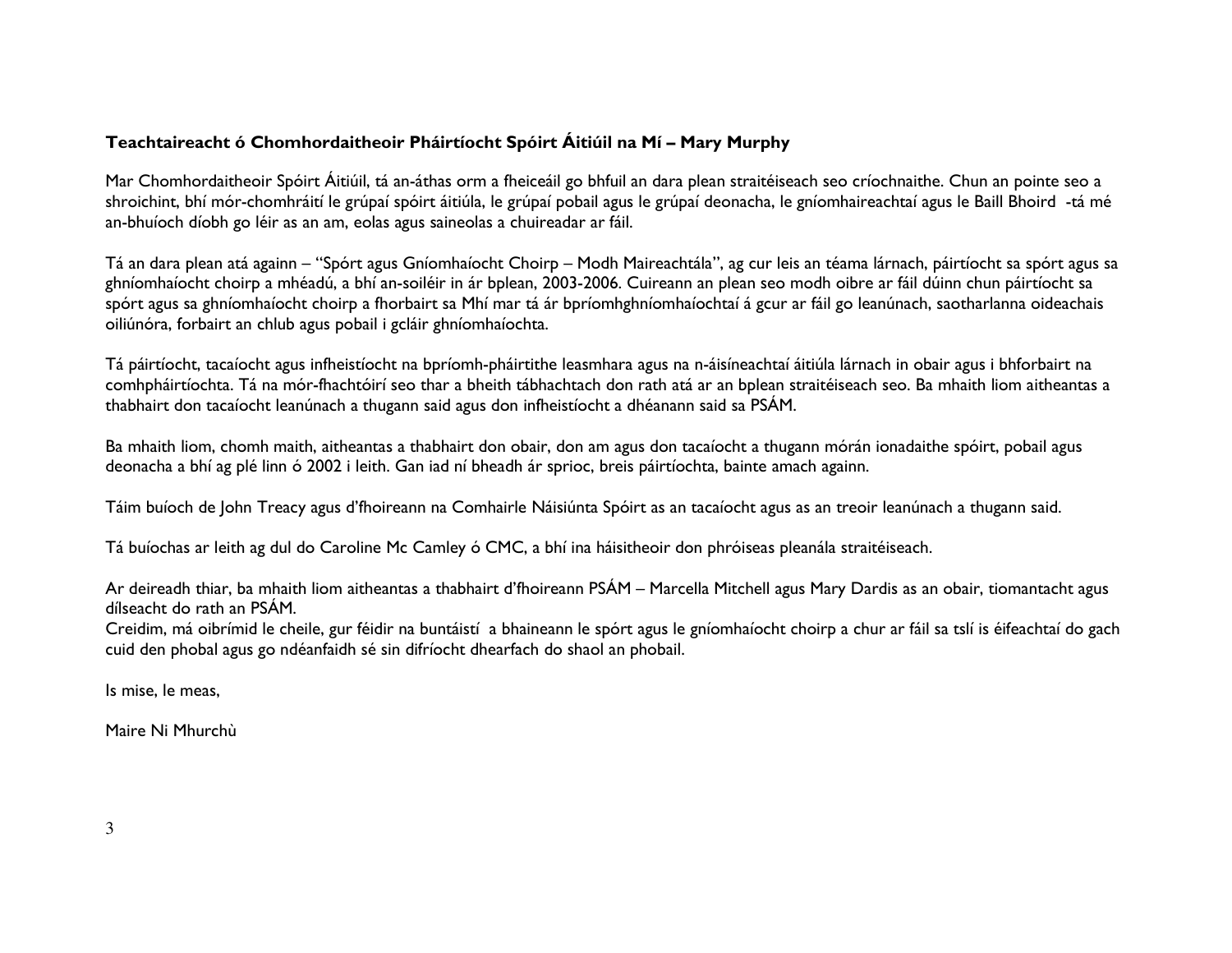### 2. Achoimre Feidhmiúcháin

Bunaíodh Páirtíocht Spóirt Áitiúil na Mí in Iúil 2002 faoi stiúir na Comhairle Náisiúnta Spóirt chun pleanáil, ceannaireacht agus comhordú a dhéanamh ar fhorbairt spóirt agus ar ghníomhaíocht choirp sa Mhí.

 Rialaíonn Bord Stiúrthóirí Páirtíocht Spóirt Áitiuil na Mí. Tá comhordaitheoir agus riarthóir lán-aimseartha fostaithe aige. Cuireann an Chomhairle Náisiúnta Spóirt bunmhaoiniú ar fáil ar bhonn bliantúil. Fostaíonn PSÁM cúntóir oifige, chomh maith, trí scéim um Fhostaíocht Pobail FÁS.

In 2003 sheol PSÁM a céad phlean straitéiseach. Léiríonn an t-athbhreithniú ar an bplean seo, a rinneamar le déanaí, an dul chun cinn atá déanta againn go dtí seo – dul chun cinn nach bhféadfaí a dhéanamh gan tacaíocht leanúnach agus gan obair na n-earnálacha spóirt, na n-earnálacha deonacha agus pobail, na n-áisíneachtaí páirtíochta agus an bhoird agus fhoireann PSÁM.

Roinnt de na príomh-éachtaí ó 2002 is ea:

- Páirtíocht níos mó sa spórt agus sa ghníomhaíocht choirp i scoileanna, réamh-scoileanna agus i meánscoileanna. Tá clár cineálach Buntus curtha ar fáil do gach ceann de 113 bunscoil, do 1056 múinteoir agus do 20,000 páiste. Tá Buntus Start ar fáil in 40 ionad Cúram Leanaí agus Cailiní ag Gníomhú sna meánscoileanna.
- Iniúchadh ar áiseanna spóirt agus pobail agus seoladh eolaí áiseanna.
- Saotharlanna oiliúnóra agus forbartha do 4500 ionadaí club.
- Clár cuimsitheach do dhaoine le míchumas ionas go mbeidh campaí samhraidh Uile-Inniúlachta , saotharlanna Ghníomhaíocht Choirp Oiriúnaithe agus cláir spóirt ar leith ar fáil.
- Féilte spóirt áitiúla agus cláir d'aosúcháin.
- Acmhainn eolais do gach club agus d'eagraíochtaí spóirt, pobail agus deonacha.
- > Seoladh suíomh gréasáin www.meathlocalsportspartnership.ie<br>> C
- Cur i bhfeidhm rathúil an chéad phlean straitéisigh.

Leanfaidh an dara plean straitéiseach – "Spórt agus Gníomhaíocht Choirp – Modh Maireachtála" na cúig bliana atá le teacht, 2007 – 2012 agus cuirfidh sé le rath an chéad phlean agus leanfaidh sé ag díriú ar an téama lárnach, páirtíocht sa spórt agus sa ghníomhaíocht choirp sa Mhí. Leiríonn an plean seo an treo a thógfaidh PSÁ go dtí 2012; tá sé mar thoradh ar dhian-chomhráití le ball-áisíneachtaí, le hionadaithe club, le múinteoirí, le daoine le míchumas agus le grúpaí pobail agus deonacha.

Ba é fís na páirtíochta in ár gcéad phlean ná "gach éinne a dhéanamh gníomhach trí shaol sláintiúil a chaitheamh agus trí pháirtíocht sa spórt"; leanfaimid ag déanamh forbartha ar an téama seo chun éascú a dhéanamh ar "spórt agus gníomhaíocht choirp a bheith mar mhodh maireachtála" sa Mhí.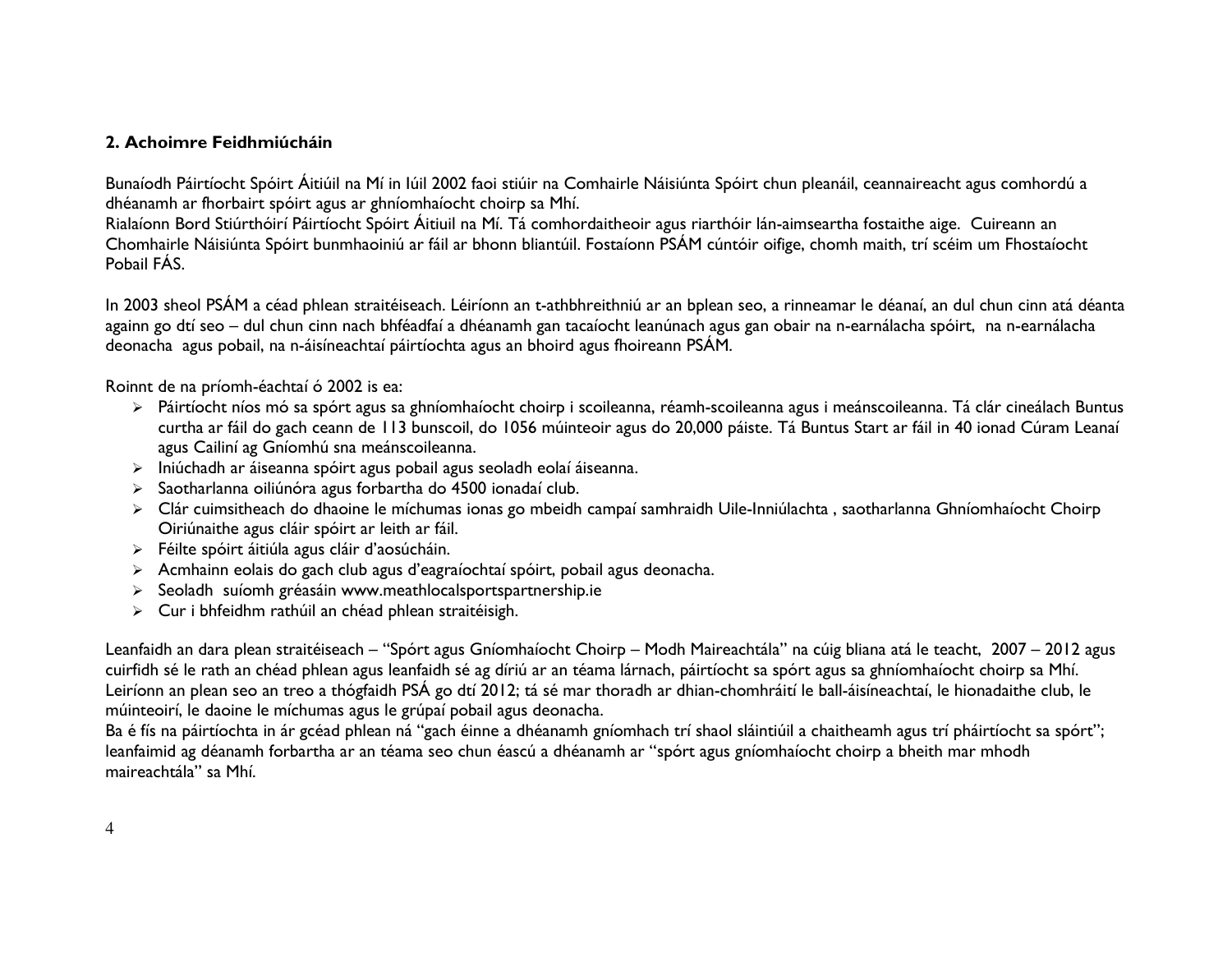#### 3. Misean/Luachanna

Is é an misean aontaithe atá againn ná leibhéal agus caighdeán na páirtíochta sa spórt agus sa ghníomhaíocht choirp a mhéadú in éineacht le muintir na Mí trí ghníomhaíochtaí:

- $\triangleright$  a chuireann daoine in aithne don spórt agus don ghníomhaíocht choirp
- $\triangleright$  a spreagann páirtíocht leanúnach agus méadaithe
- a dhéanann forbairt ar cháilíocht agus ar áiseanna eagraíochtaí spóirt agus ar an mbealach isteach iontu atá ar fáil
- Seachadadh seirbhíse a mhéadú agus a dhéanamh níos éifeachtaí trí pháirtíocht níos fearr idir na háisíneachtaí cuí.

Is iad na luachanna aontaithe a bheidh soiléir i ngach rud a dhéanaimid ná:

- Cuimsiú tá rún daingean ag PSÁM cláir, polasaithe agus nósanna imeachta sa spórt agus sa ghníomhaíocht choirp, atá bunaithe ar chomhionannas, ar chuimsiú agus ar pháirtíocht do gach aoinne, a fhorbairt agus a chur ar fáil.
- Cáilíocht Lorgóidh PSÁM ardchaighdeán sna gníomhaíochtaí go léir; léireoidh sé oscailteacht sa bhealach ina ndéantar cinneadh, freagrúlacht do riachtanais atá ag teacht chun cinn, oscailteacht don dúshlán agus déanfaidh sé deimhin de go n-úsáidfear na hacmhainní go héifeachtach agus go héifeachtúil.
- Ionracas tá rún daingean ag PSÁM ár ngníomhaíochtaí uile a bhunú ar chreatlach prionsabal inmheánach atá comhsheasmhach. Mórfhachtóirí cinntitheachta is ea domhain-phrionsabail agus gach leibhéal a bheith ag cloí leis an gcéad leibhéal eile. Tá an coincheap ionracais seo nasctha go díreach le freagracht sa mhéad go dtagann an cur i bhfeidhm ó phrionsabail, agus tá sé bunaithe ar thoradh cinnte a bheith ann.
- Cothroime Ta rún daingean ag PSÁM cloí le cothroime, sa mhéad go gcuirfidh sé an gá le torthaí cothroma do gach aoinne a bhíonn ag plé le PSÁM chun cinn agus deimhin a dhéanamh de go mbeidh polasaithe na Páirtíochta, nósanna imeachta agus cleachtais cothrom.
- Páirtíocht Aithníonn PSÁM an tábhacht a bhaineann le páirtíocht a bheith aige le grúpaí áitiúla, clubanna agus áisíneachtaí ar an ábhar go bhfuil said fíor-thábhachtach i bhforbairt pháirtíochtaí spóirt.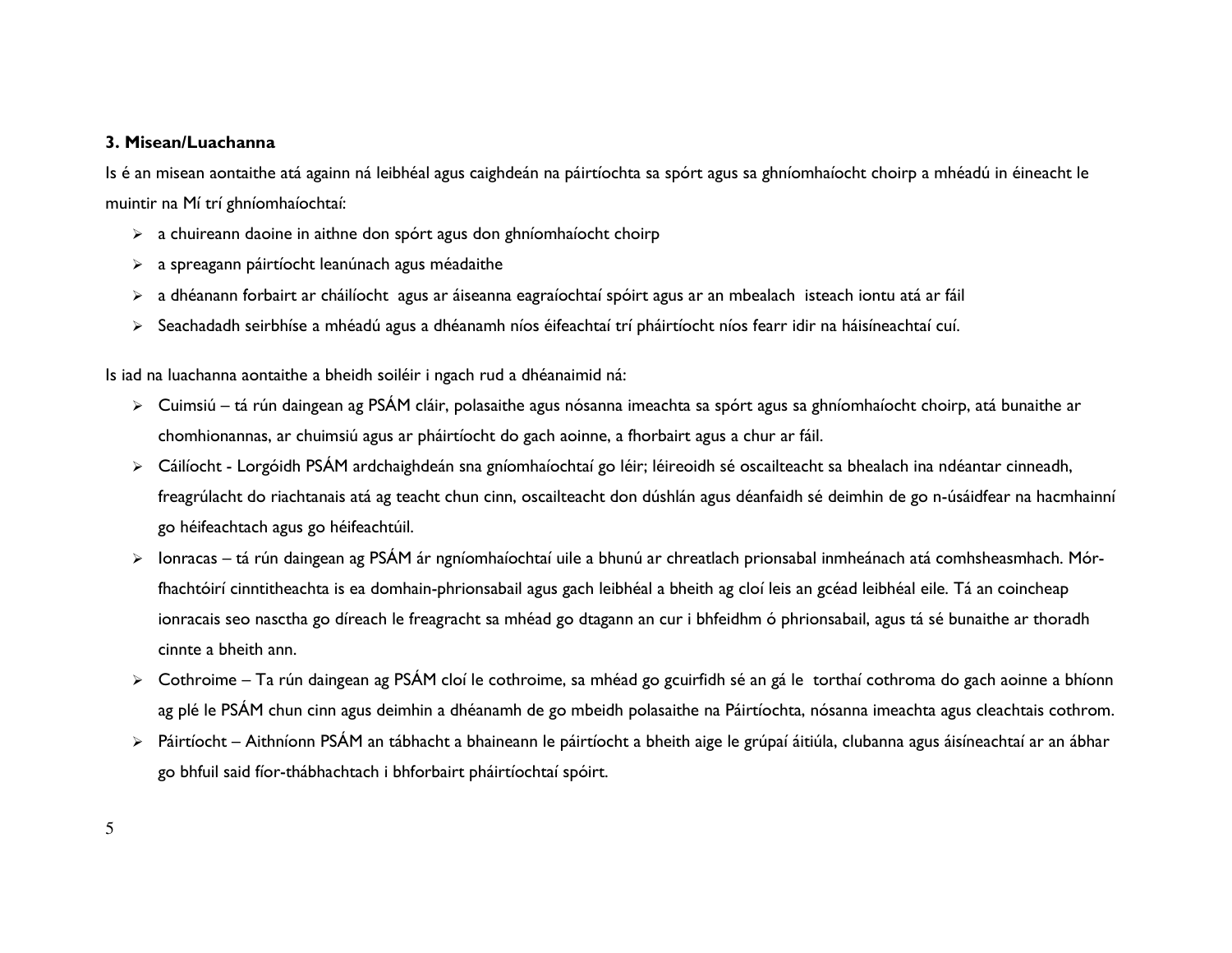#### 4. Aidhmeanna Straitéiseacha, 2007 –2012

- 1. Chun rátaí páirtíochta agus dea-thaithí sa spórt agus sa ghníomhaíocht choirp a mhéadú.
- 2. Chun feabhas a chur ar chaighdeán an chláir a chuirtear ar fáil agus agus ar an mbealach isteach sa spórt agus sa ghníomhaíocht choirp i gContae na Mí.
- 3. Modh láidir páirtíochta a chur le chéile maidir le forbairt agus cur ar fáil an spóirt agus ghníomhaíocht choirp i gContae na Mí.

### 5. Dúshláin a théann i bhfeidhm ar Pháirtíocht Spóirt Áitiúil na Mí

Is iad na príomh-dhúshláin atá roimh an bPáirtíocht ná:

- $\triangleright$   $\;$  Staitisticí an phobail laistigh den chontae mar a bhfuil an daonra ag méadú go rialta.
- Céatadán daoine óga níos mó ná an meán náisiúnta laistigh den chontae.
- Laghdú ag teacht ar líon na ndaoine a oibríonn go deonach.
- $\blacktriangleright$ Deiseanna teoranta chun páirt a ghlacadh sa spórt agus sa ghníomhaíocht choirp do ghrúpaí ar an imeall nó atá faoi mhíbhuntáiste.
- ➤ Éagsúlacht chultúrtha níos mó sna pobail.
- Leibhéil neamhghníomhaíochta agus murtaill i measc leanaí agus daoine óga ag ardú.
- Éileamh breise ar dheiseanna maithe traenála d'oiliúnóirí, ceannairí, oibrithe deonacha, tuismitheoirí, rannpháirtithe, múinteoirí agus do gach aoinne eile atá páirteach sa spórt agus sa ghníomhaíocht choirp.
- Éileamh breise ar na hacmhainní maoinithe atá ar fáil chun cláir a chur i bhfeidhm.
- $\blacktriangleright$ Gá le breis infheistíochta i bhforbairt spóirt an phobail a bhfuil tacaíocht aige ó áisíneachtaí áitiúla.
- $\triangleright$  Próifíl bhreise agus tuiscint ar PSÁM agus ar a cuid gníomhaíochtaí.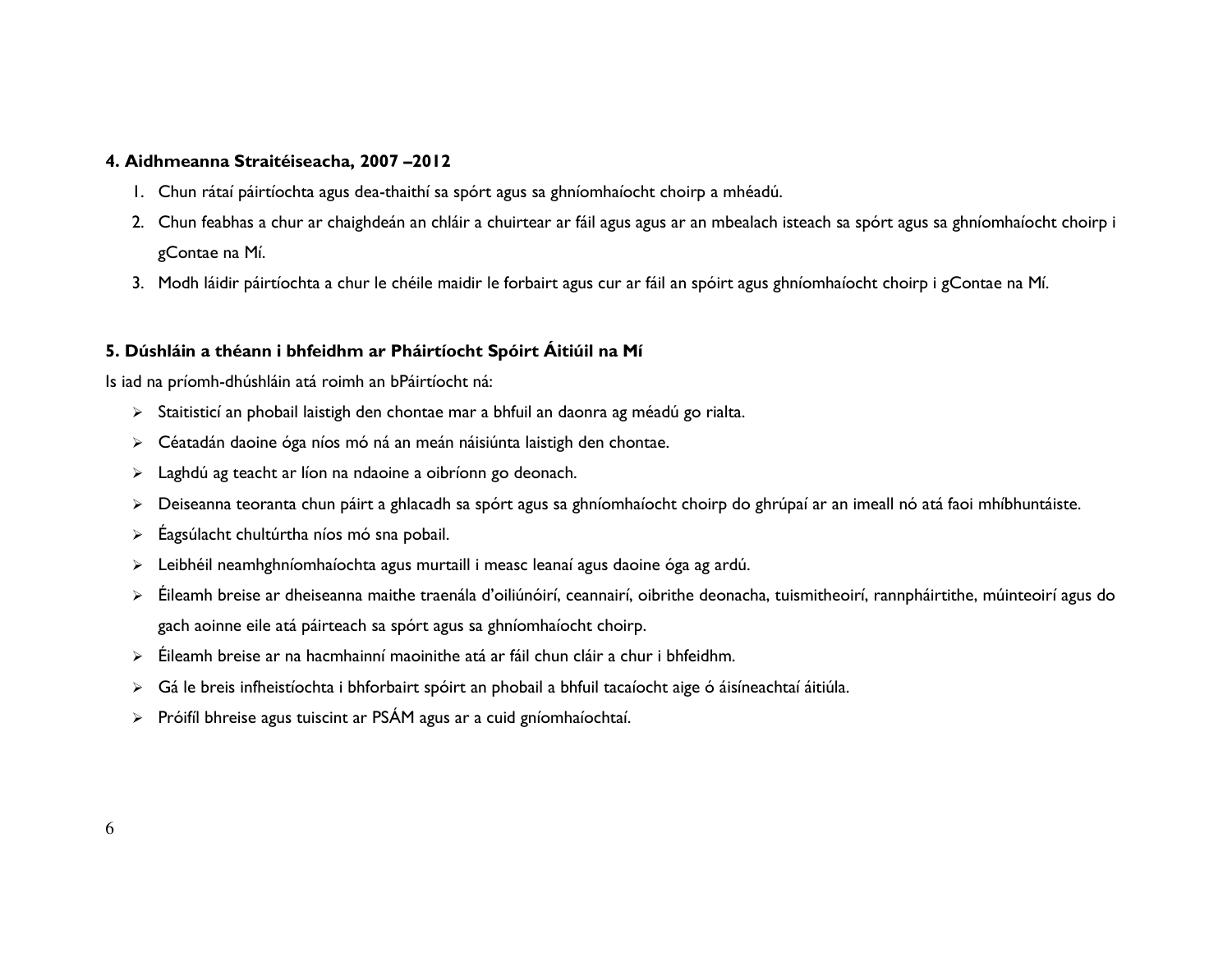### Aidhm straitéiseach Pháirtíocht Spóirt Áitiúil na Mí: chun leibhéil rannpháirtíochta agus dea-thaithí sa spórt agus sa ghníomhaíocht choirp sa Mhí a mhéadú

Is féidir le gach aoinne sa phobal buntáiste a bhaint as rannpháirtíocht agus díreoimid ar:

- Daoine óga agus leanaí
- •Mná
- Aosúcháin
- •Daoine faoi mhíchumas
- Pobail, go háirithe mionlaigh eitneacha, lucht siúil agus pobail faoi mhíbhuntáiste.

Tabharfaimid tacaíocht agus déanfaimid idirghabháil chun:

- spórt agus gníomhaíocht choirp a mhéadú
- •<sup>p</sup>átrúin nua spóirt agus gníomhaíocht choirp a chur ar fáil san áit nach bhfuil rannpháirtiocht ar bith nó ina bhfuil sé íseal.

### Aidhm Straitéiseach Pháirtíocht Spóirt Áitiúil na Mí: Chun caighdeán an chláir a chuirtear ar fáil agus teacht ar áiseanna spóirt agus gníomhaíocht choirp sa Mhí a fheabhsú.

Tá fíor-thábhacht ag baint le páirt na ngrúpaí bainistíochta agus le dea-phleanáil fhisiceach ar áiseanna maidir le forbairt ar áiseanna maithe a mheallann daoine chun páirt a ghlacadh sa spórt agus sa ghníomhaíocht choirp. Léirigh próiseas comhairliúcháin 2006 agus áiseanna iniúctha PSÁM tábhacht dea-áiseanna a bhfuil teacht orthu agus a chuireann ildeiseanna spóirt ar fáil. San áireamh in ár gcuid oibre beidh:

- ag tacú, ag éascú agus ag cur cláir thraenála agus oideachais ar fáil dóibh siúd atá mar oiliúnoirí, oibrithe deonacha, eagraithe agus ceannairí spóirt laistigh de chlubanna agus eagraíochtaí.
- Ag spreagadh úsáid an spóirt agus áiseanna a bhfuil baint acu leis sa Mhí.
- Ag spreagadh polasaí agus cleachtais a chuireann san áireamh tábhacht spóirt agus ghníomhaíocht choirp.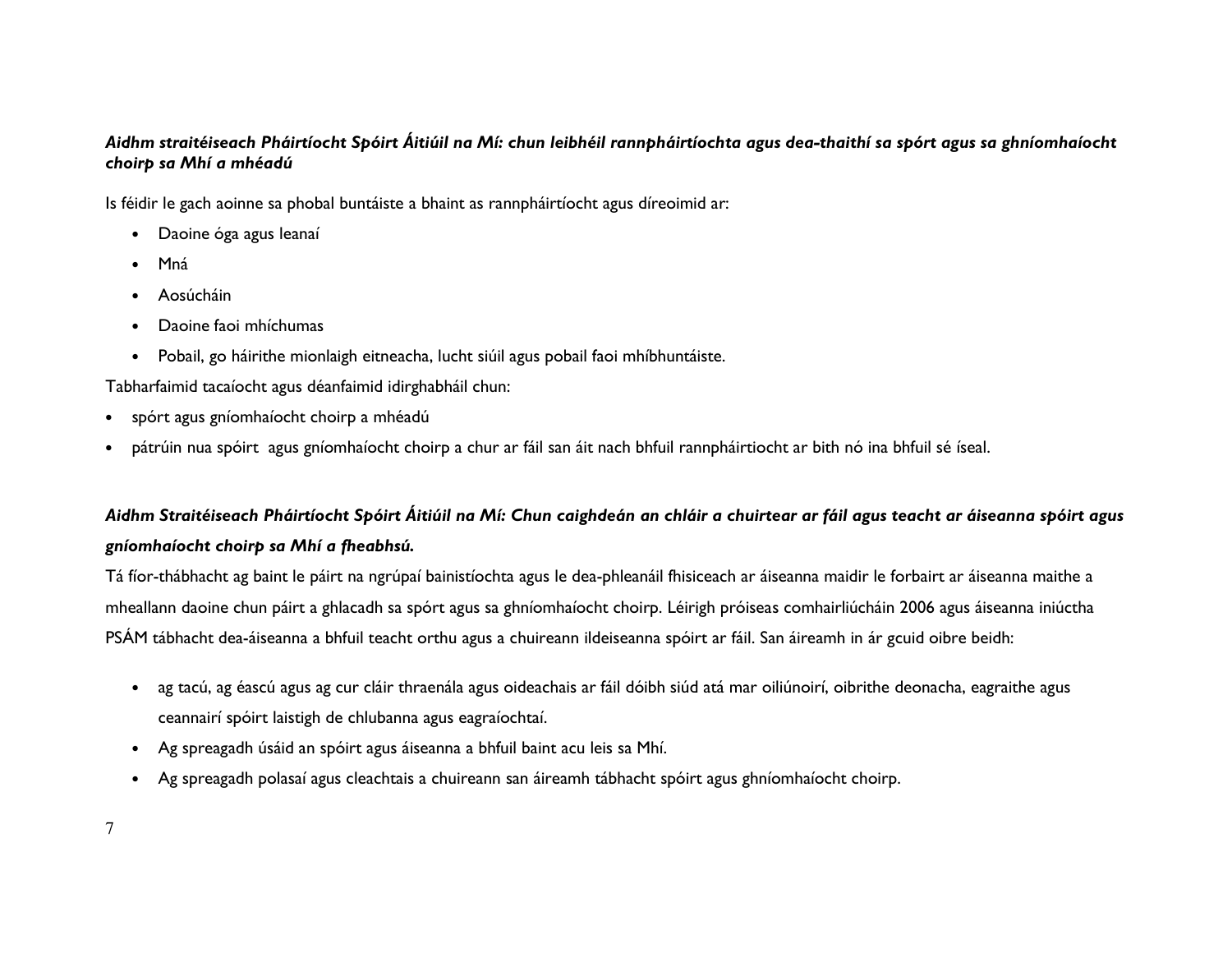## Aidhm Straitéiseach Pháirtíocht Spóirt Áitiúil na Mí: Páirtíocht láidir a fhorbairt chun spórt agus gníomhaíocht choirp a chur chun cinn agus a chur ar fáil i gContae na Mí.

Is é atá i bPáirtíocht Spóirt Áitiúil na Mí ná páirtíocht idir eagraíochtaí reachtúla agus deonacha i gContae na Mí atá ag obair le chéile chun deiseanna a chur ar fáil do bhreis daoine a bheith páirteach sa spórt agus sa ghníomhaíocht choirp. Is é an cúram atá orainn ná deimhin a dhéanamh de go mbainfimid an úsáíd is fearr as na hacmhainní ar fad agus as deiseanna trí chomhoibriú. Tá an-eolas againn agus má oibrímid le chéile is féidir ár ngníomhaíochtaí a fhorbairt agus a chur ar fáil chun freastal ar riachtanais an líon is mó daoine i gContae na Mí. Chuige sin déanaimid:

- ár scileanna idiráisíneachta a fhorbairt chun ár bpairtíocht a fheabhsú
- • cineálacha comhchleachtais a roinnt agus a fhorbairt ionas gur féidir linn ár n-acmhainní agus ár n-eolas a chur le chéile chun sársheirbhisí a chur ar fáil.
- an obair ar PSÁM a neartú chun forbairt, cur i bhfeidhm agus modhanna monatóireachta agus measúnaithe a roinnt sa tslí go gcuirtear an Plean Straitéiseach seo i bhfeidhm go héifeachtach.
- deimhin a dhéanamh de go ndéanfaidh PSÁM a bpleananna straitéiseacha agus oibriúcháin agus buiséad bliantúil a fhorbairt go héifeachtach agus go héifeachtúil agus iad a chur i bhfeidhm agus iad a bhainistiú.
- cultúr eagraíochta, modhanna oibre agus polasaithe bainistithe acmhainne daonna agus straitéisí a chinntiú agus a chuireann ar chumas na foirne a rólanna a chomhlíonadh, a bpáirteanna a fhorbairt go dtí an pointe is mó agus a bheith ina bpáirtithe éifeachtacha le balleagraíochtaí.
- •straitéisí cumarsáide inmheánacha agus seachtracha atá éifeachtach a fhorbairt agus a chur i bhfeidhm do PSÁM agus dá balleagraíochtaí.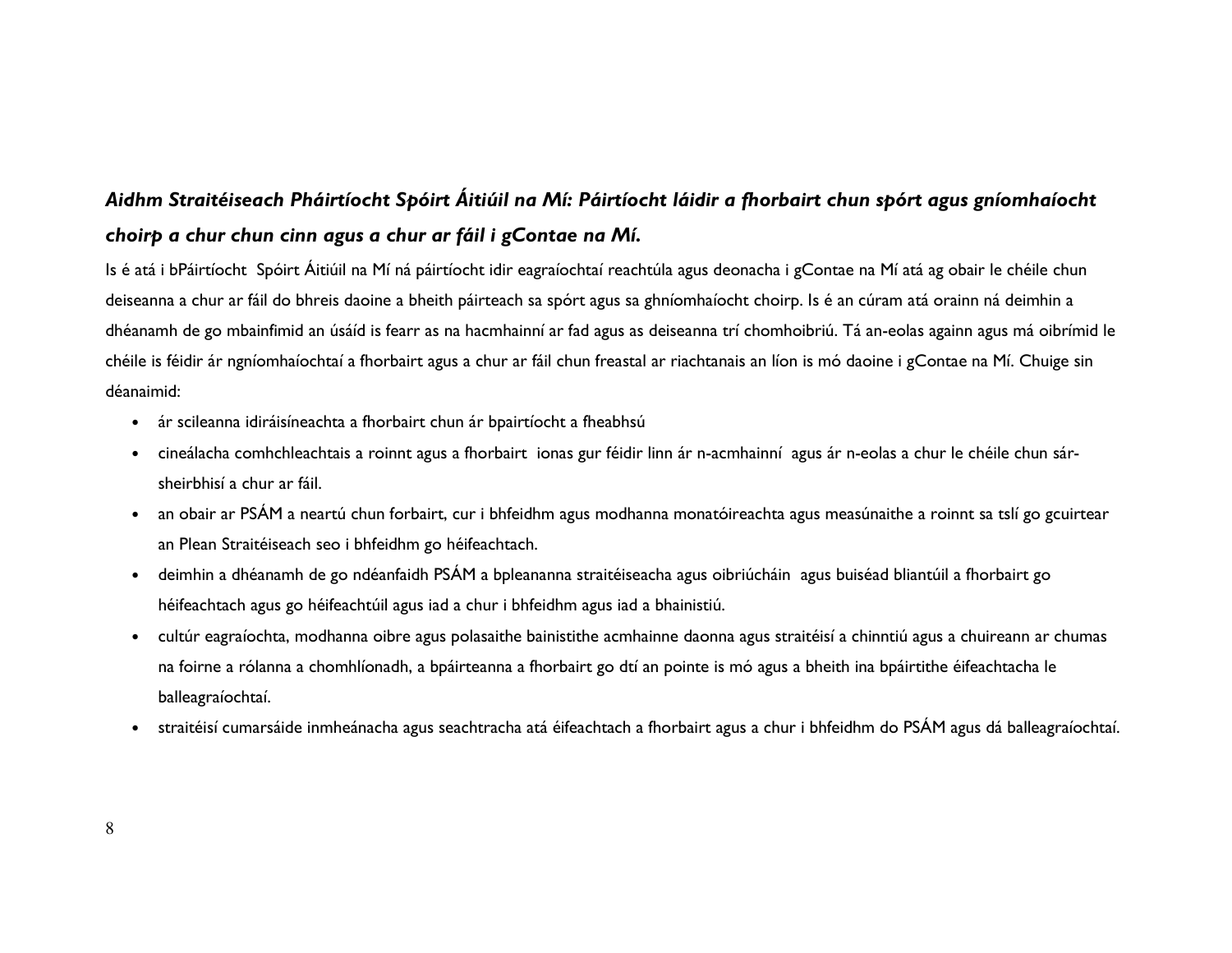# Aidhm 1: Cinnteoidh PSÁM go mbeidh deiseanna breise ag muintir na Mí chun páirt a ghlacadh sa spórt agus sa ghníomhaíocht choirp

| Gníomh Sprioc    |                           | Gníomhaíocht                                                                                                                                                                           | <b>Beartais Ratha</b>                                                                                                                                   | Freagracht/Acmhainní                                                                       |
|------------------|---------------------------|----------------------------------------------------------------------------------------------------------------------------------------------------------------------------------------|---------------------------------------------------------------------------------------------------------------------------------------------------------|--------------------------------------------------------------------------------------------|
| $\overline{1.1}$ | Leanaí agus<br>daoine óga | Tacú le Gníomhaíocht choirp agus é a<br>chur chun cinn do leanaí réamhscoile trí<br>chlár Buntus Start                                                                                 | Clár a bheith ar fáil i ngach réamhscoil faoi<br>2012                                                                                                   | PSÁM le tacaíocht ó CNS, CCL na<br>Mí agus soláthróirí cúram leanaí                        |
|                  |                           | Tacú le cláir chineálacha Buntus agus le<br>spóirt ar leith i ngach bunscoil agus iad a<br>chur chun cinn                                                                              | Clár ar fáil i ngach Bunscoil agus tacaíocht<br>leanúnach ar fáil faoi 2012                                                                             | PSÁM le tacaíocht ó CNS, BBN,<br>Scoileanna                                                |
|                  |                           | Tacú le cur i bhfeidhm an chláir 'Cailíní ag<br>Gníomhú' i meánscoileanna chun páirt na<br>gcailíní a choinneáil                                                                       | Clár ar fáil i ngach Meánscoil faoi 2012                                                                                                                | PSÁM le tacaíocht o CG na Mí agus<br>ló Scoileanna Dara Leibhéal                           |
|                  |                           | Gníomhaíochtaí a chuireann chun cinn<br>agus a thugann tacaíocht do spórt agus do <b>ógeagraíochtaí/ club óige</b><br>ghníomhaíocht choirp i dtimpeallacht na<br>hóige                 | 10 gclár Ceannaireacht Ghníomhach in                                                                                                                    | PSÁM le tacaíocht ó CG na Mí, FSS,<br>Cónaidhm Óige na Mí,<br>ógeagraíochtaí               |
| $\overline{1.2}$ | Mná                       | Nasctha le Tionscnamh CNS Mná sa<br>Spórt, dhá thionscnamh nua a fhorbairt<br>agus tacú leo in aghaidh na bliana a<br>mhéadóidh páirt na mban sa spórt agus sa<br>ghníomhaíocht choirp | 10 dtionscnamh ina mbeidh 2000 bean<br>páirteach ann faoi 2012                                                                                          | PSÁM le tacaíocht ó FSS, CNS, CG<br>na Mí agus clubanna spóirt áitiúla<br>agus ó phobail   |
|                  |                           | Mór-pháirtíocht/ comórtas mar mhion-<br>mharatón                                                                                                                                       | Comórtas tionscnaimh faoi dheireadh 2010                                                                                                                | PSÁM le tacaíocht ó FSS, Bord<br>Lúthchleasa na Mí agus ó Fhóraim<br>Phobail agus Deonacha |
| $\vert$ 1.3      | Daoine faoi<br>Mhíchumas  | Páirt na ndaoine faoi mhíchumas sa spórt<br>cinn agus tacú leis trí Phlean<br>Gníomhaíochta Spóirt agus Míchumais a<br>fhorbairt agus a chur i bhfeidhm                                | Cur le líon na ndaoine faoi mhíchumas a<br>agus sa ghníomhaíocht choirp a chur chun ghlacann páirt i réimse leathan spóirt agus<br>ghníomhaíocht choirp | Oifigeach Forbartha um Chuimsiú<br>Spóirt PSÁM le tacaíocht ó CCM,<br>DFMÉ, CGM, BBN       |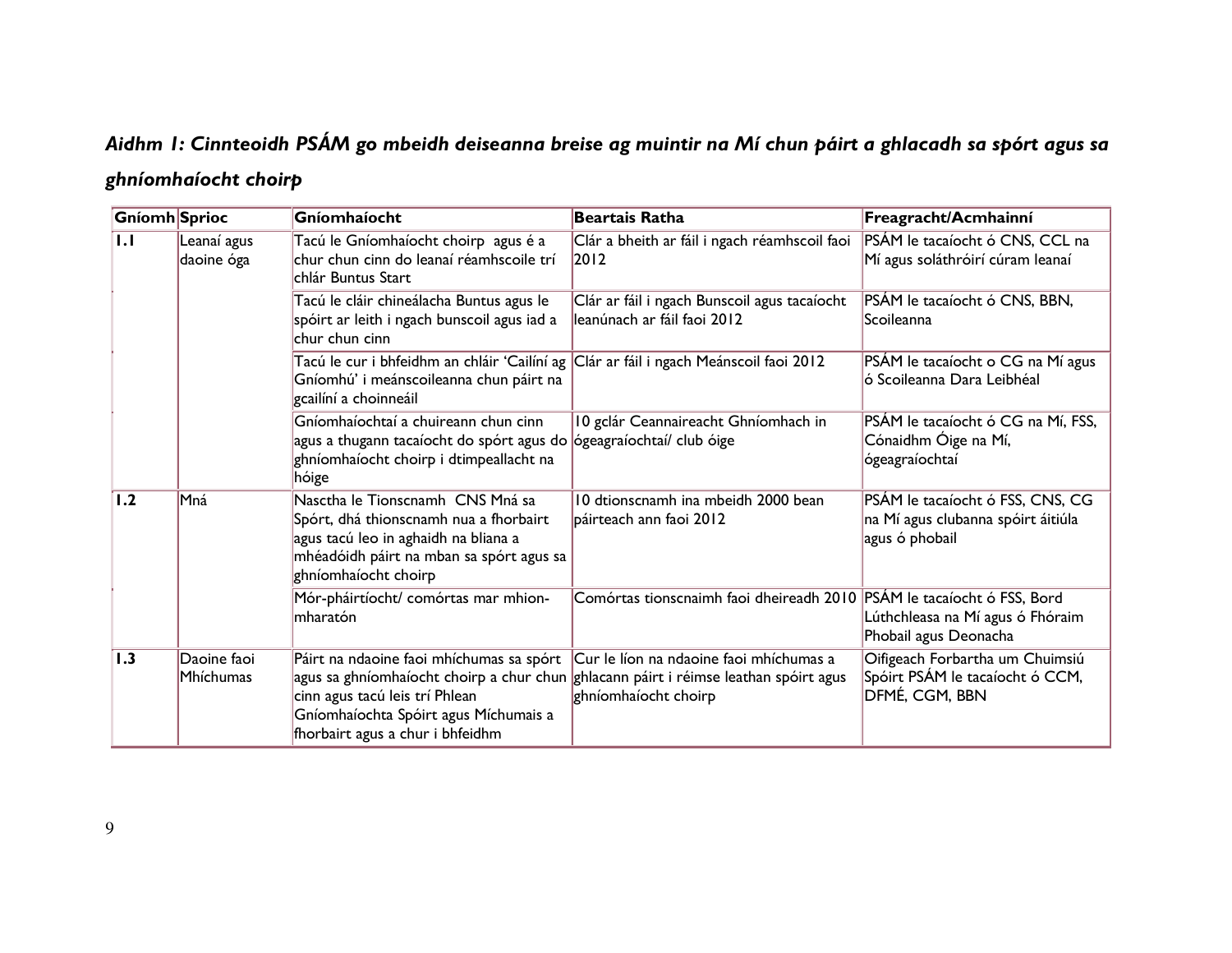| Gníomh Sprioc |           | Gníomhaíocht                                                                                                                                                             | <b>Beartais Ratha</b>                                                                                                                             | Freagracht/Acmhainní                                                                                    |
|---------------|-----------|--------------------------------------------------------------------------------------------------------------------------------------------------------------------------|---------------------------------------------------------------------------------------------------------------------------------------------------|---------------------------------------------------------------------------------------------------------|
| 1.4           | Aosúcháin | cuí chun deiseanna breise a chur ar fáil<br>d'aosúcháin páirt a ghlacadh sa spórt agus<br>sa ghníomhaíocht choirp                                                        | Obair a dhéanamh i bpáirt le háisíneachtaí 8 gclár spóirt agus ghníomhaíocht choirp ar<br>lleith                                                  | PSÁM le tacaíocht ó FSS, Aostacht<br>agus Deiseanna, Grúpaí<br>Gníomhaíochta Lucht Scoir agus<br>pobail |
|               |           | Comórtais ar fud na tíre chun spórt agus<br>gníomhaíocht choirp a chur chun cinn<br>d'aosúcháin                                                                          | Féile Spóirt Bhliantúil                                                                                                                           | PSÁM le tacaíocht ó FSS, Grúpaí<br>Gníomhaíochta Lucht Scoir                                            |
| 1.5           | Pobail    | Straitéis a fhorbairt chun spórt a chur<br>chun cinn i bpobail áitiúla                                                                                                   | Oifigeach Spóirt Pobail a cheapadh.<br>Cur chuige pleanáilte maidir le spórt sa<br>phobal a chur i bhfeidhm mar scéim<br>phíolótach in dhá phobal | PSÁM le tacaíocht ó FSS, Comhairle<br>contae na Mí, Fóram Pobail agus<br>Deonach agus cumainn spóirt    |
|               |           | Tionscnaimh ag díriú ar éagsúlacht<br>chultúrtha a chur chun cinn agus tacaíocht<br>a thabhairt dóibh                                                                    | Féile Chultúr Bhliantúil na Mí                                                                                                                    | PSÁM le tacaíocht ó ACPIF,<br>Comhairle Contae na Mí, Cultúr<br>agus CIC                                |
|               |           | Tionscnamh "Pobail ag Gníomhú" a<br>fhorbairt agus tacaíocht a thabhairt dó                                                                                              | 2 phobal nua páirteach in aghaidh na bliana                                                                                                       | PSÁM le tacaíocht ó Fhóraim Phobail<br>agus Deonacha agus FSS                                           |
|               |           | Tacaíocht a thabhairt do thionscnaimh<br>nuálaíocha laistigh de phobail faoi<br>mhíchumas chun spórt agus gníomhaíocht tionscnaimh a chur chun cinn<br>choirp a fheabhsú | 50 oibrí deonach a thraenáil in aghaidh na<br>bliana chun campaí samhraidh bliantúla agus                                                         | PSÁM le tacaíocht ó Springboard,<br>Cónaidhm Ógra na Mí, ACPIF agus<br>pobail                           |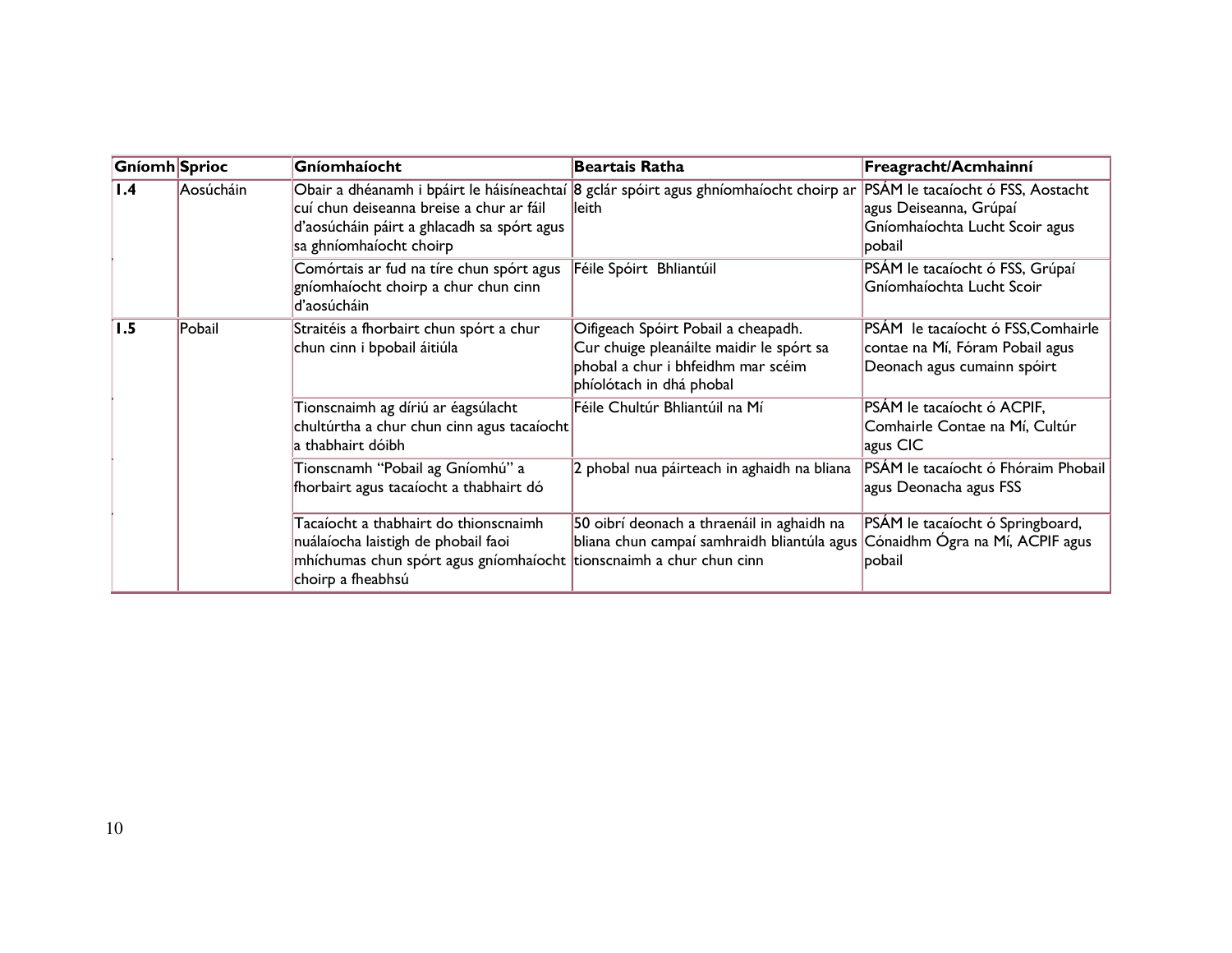## Aidhm 2: Chun caighdeán an chláir agus áiseanna atá ar fáil a fheabhsú sa spórt agus sa ghníomhaíocht choirp sa Mhí.

| Gníomh Sprioc |                                            | Gníomhaíocht                                                                                                                                                                                                   | <b>Beartais Ratha</b>                                                                                                                                    | Freagracht/Acmhainn     |
|---------------|--------------------------------------------|----------------------------------------------------------------------------------------------------------------------------------------------------------------------------------------------------------------|----------------------------------------------------------------------------------------------------------------------------------------------------------|-------------------------|
| 2.1           | Clubanna, Oiliúnóirí,<br>Oibrithe Deonacha | Tacú le clár traenála agus le cur i bhfeidhm "Cód Eiticí<br>agus Dea-Chleachtais do Spórt Leanaí                                                                                                               | Oifigeach Leanaí Traenáilte i<br>ngach club le rannóg shóisir                                                                                            | PSÁM le tacaíocht ó CNS |
|               |                                            | Eolas faoi dheontas agus tacaíocht do chlubanna spóirt a<br>chur ar fáil                                                                                                                                       | Saotharlann eolais agus<br>comhairle bhreise faoi<br>mhaoiniú bliantúil a chur ar<br>fáil                                                                | <b>PSÁM</b>             |
|               |                                            | Modhanna éifeachtacha chun eolas traenála, modhanna<br>agus cúrsaí timpeall an chontae a fhorbairt chun leibhéil traenála agus cúrsaí idir<br>scileanna a roinnt agus dúbláil a sheachaint                     | Modh chun acmhainní<br>eagraíochtaí spóirt a<br>thabhairt le chéile, teacht ar<br>thraenáil do dhaoine aonair<br>agus d'eagraíochtaí níos lú a<br>mhéadú | Bord PSÁM               |
|               |                                            | Tacaíocht a thabhairt do chúrsaí oiliúna aitheanta i<br>gcomhar le Boird Chontae, BBN agus clubanna                                                                                                            | Líon na<br>n-oiliúnóirí traenáilte agus<br>deiseanna chun leas a bhaint<br>as cláir oideachais d'oiliúnóirí<br>a mhéadú                                  | PSÁM                    |
|               |                                            | Cúrsaí oideachais d'oiliúnóirí agus do dhaoine deonacha, Líon na ndaoine deonacha/<br>cúrsaí traenála agus forbartha a aithint agus a chur ar fáil                                                             | n-oiliúnóirí traenáilte laistigh<br>de chlubanna a mhéadú                                                                                                | PSÁM le tacaíocht ó BBN |
| 2.2           | Coistí Bainistíochta                       | Scileanna agus cumais choistí bainistíochta a mhéadú trí  Tá clár traenála ar fáil ar fud<br>oibrithe deonacha a thraenáil i ngach gné de struchtúr an an chontae<br>chlub, sa rialachas agus sa bhainistíocht |                                                                                                                                                          | <b>PSÁM</b>             |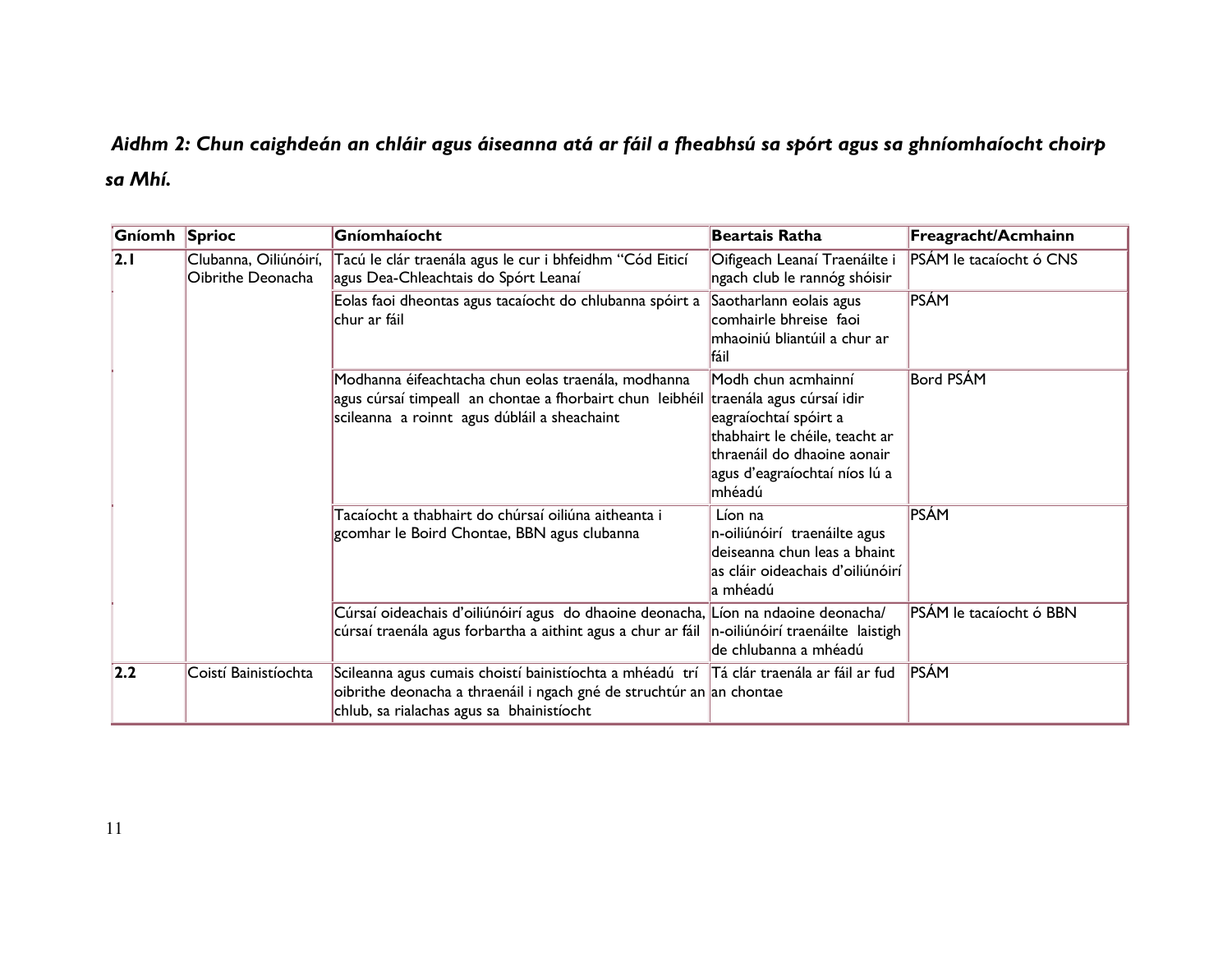| <b>Gníomh Sprioc</b> |                                                      | <b>Gníomhaíocht</b>                                                                                                                                                              | Beartais Ratha                                                                                                                                                                                 | Freagracht/Acmhainní |
|----------------------|------------------------------------------------------|----------------------------------------------------------------------------------------------------------------------------------------------------------------------------------|------------------------------------------------------------------------------------------------------------------------------------------------------------------------------------------------|----------------------|
| $\overline{2.3}$     | Údaráis áitiúla/<br>comhairleoirí<br><b>bleanála</b> | Modh comhordaithe maidir le pleanáil don spórt<br>agus do ghníomhaíocht choirp a spreagadh laistigh<br>den Mhí i gcomhthéacs PCÁ, pleanáil chéimnithe<br>agus Tairbhe don Phobal | Modh comhsheasmhach chun an próiseas Comhairle Contae na Mí le<br>pleanala a chur in iúl agus a threorú maidir tacaíocht ó PSÁM<br>le háiseanna spóirt agus fóillíochta don<br><b>Ichontae</b> |                      |
| 2.4                  | Scoileanna agus<br>lonaid Phobail                    | Iniúchadh a dhéanamh ar an acmhainn chun méadú Triail phíolótach agus measúnú a<br>a dhéanamh ar úsáid áiseanna go poiblí agus go<br>hócáideach                                  | dhéanamh ar cheantar forbartha amháin                                                                                                                                                          | PSÁM                 |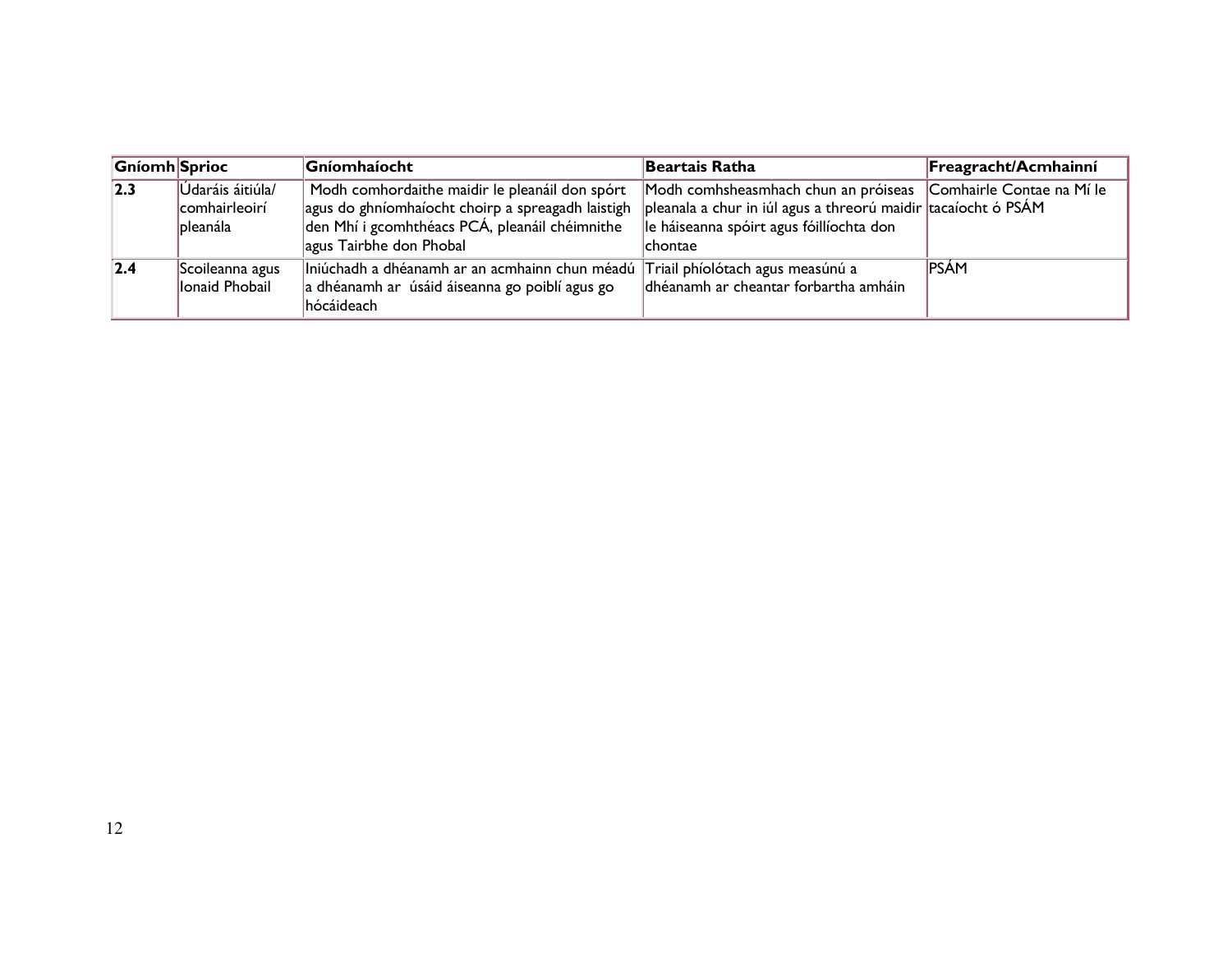## Aidhm 3: Modh páirtíochta láidir maidir le forbairt agus cur i bhfeidhm an spóirt agus ghníomhaíocht choirp i

### gContae na Mí a fhorbairt

| Gníomh Sprioc |                                           | Gníomhaíocht                                                                                                                                                              | <b>Beartais Ratha</b>                                                                                                                                                                                                                                                                                                              | Freagracht/Acmhainní         |
|---------------|-------------------------------------------|---------------------------------------------------------------------------------------------------------------------------------------------------------------------------|------------------------------------------------------------------------------------------------------------------------------------------------------------------------------------------------------------------------------------------------------------------------------------------------------------------------------------|------------------------------|
| 3.1           | Tiomantas,<br>acmhainn agus<br>cumas PSÁM | Acmhainn agus cumas PSÁM a mhéadú mar<br>ghrúpa idiráisíneachta chun tacú le dea-rialachas,<br>gníomhaíochtaí a chur ar fáil agus comhoibriú<br>idiráisíneach a uasmhéadú | Próiseas pleanála oibríochtúil,<br>éifeachtach bunaithe ar bhonn<br>bliantúil agus déantar athbhreithniú<br>air ar bhonn ráithiúil. Treoracha<br>scríofa agus modhanna oibre, a<br>leagann síos ról, údarás agus<br>modhanna, chun cinneadh a<br>dhéanamh, atá ag PSÁM,<br>athbhreithniú déanta ar bhonn<br>bliantúil le páirtithe | Bord agus Foireann PSÁM      |
|               |                                           | Dea-bhainistíocht acmhainne daonna, a chloíonn<br>le reachtaíocht agus le dea-chleachtas, a fhorbairt<br>agus a choinneáil                                                | Polasaithe agus modhanna oibre, atá<br>an-soiléir, maidir le gach gné den<br>fhostaíocht socraithe agus curtha i<br>bhfeidhm.<br>Measúnú bliantúil ar an tslí ina bhfuil<br>an fhoireann sásta le straitéisí<br>bainistíochta acmhainne daonna agus<br>le córais                                                                   | <b>Bord PSÁM</b>             |
| 3.2           | Cumas tógála -<br>foireann                | Córas bainistíochta feidhmithe a fhorbairt agus a<br>$ $ chur i bhfeidhm agus pleanáil traenála bliantúil don $ $ bhfeidhm ó 2008. Pleananna traenála<br><b>fhoireann</b> | Córas bainistíochta feidhmithe i<br>ullamh chun cabhrú leis an<br>bhfoireann Plean Straitéiseach PSÁM<br>a bhaint amach ó 2008.                                                                                                                                                                                                    | Bord PSÁM le tacaíocht ó CNS |

| <b>Gní</b><br>--------- |  | ---<br>xatna | ınni |
|-------------------------|--|--------------|------|
| $\sim$                  |  |              |      |

13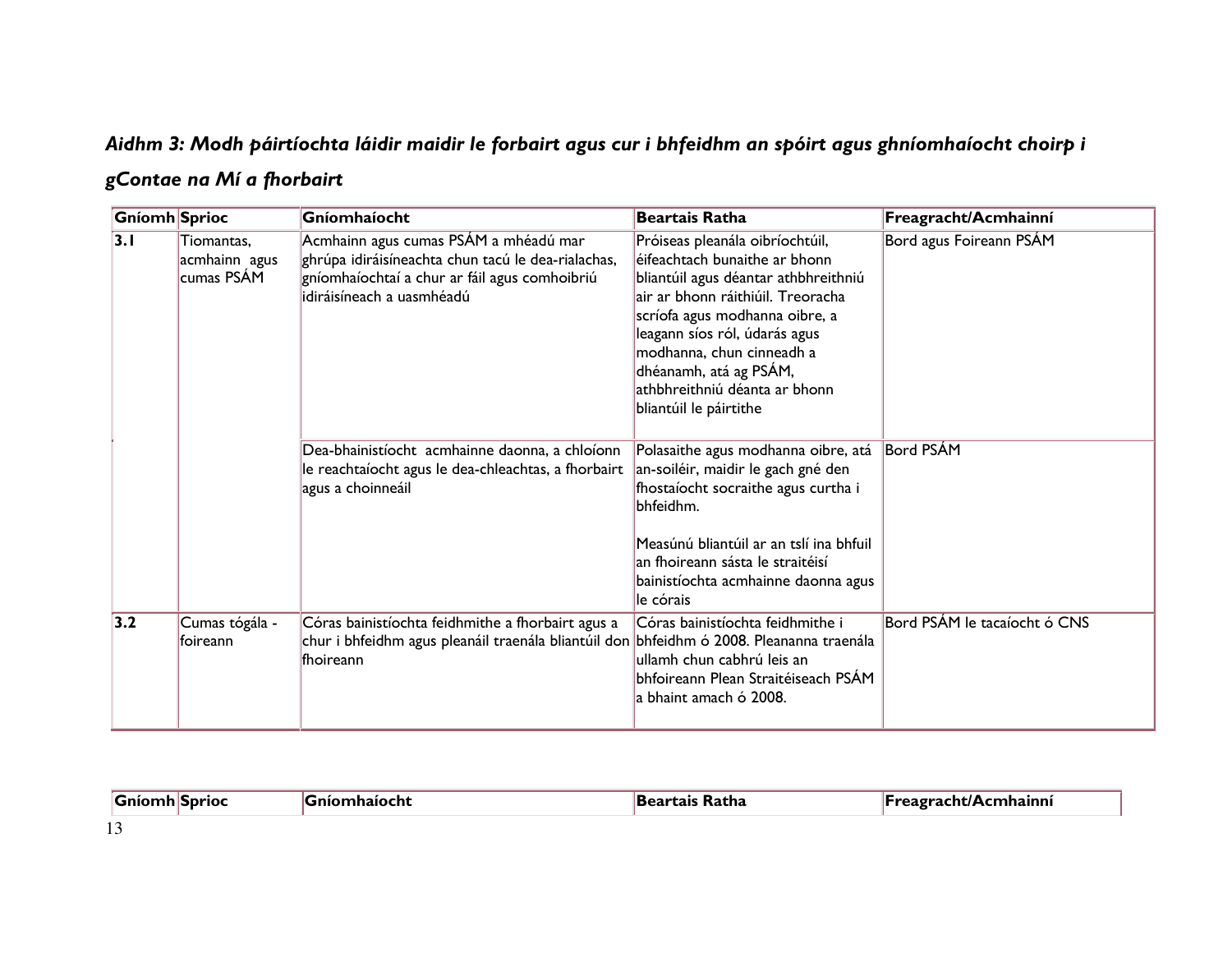| 3.3 | Critéir shoiléire<br>chun treoir a<br>thabhairt do chur<br>i bhfeidhm na<br>ngníomhaíochtaí<br>go léir | Socruithe páirtíochta maidir le<br>comhghniomhaíochtaí agus ilghníomhaíochtaí<br>páirtíochta, sainmhíniú ar aidhmeanna agus<br>freagrachtaí.                                                                                     | Socruithe páirtíochta i bhfeidhm<br>maidir le gach gníomhaíocht                                                                                                                                                                                                                                                                                | PSÁM le tacaíocht ó áisíneachtaí<br>páirtíochta agus ó ghrúpaí. |
|-----|--------------------------------------------------------------------------------------------------------|----------------------------------------------------------------------------------------------------------------------------------------------------------------------------------------------------------------------------------|------------------------------------------------------------------------------------------------------------------------------------------------------------------------------------------------------------------------------------------------------------------------------------------------------------------------------------------------|-----------------------------------------------------------------|
| 3.4 | Bainistiú ar<br>Acmhainní<br>Airgeadais                                                                | Chomh maith le maoiniú CNS, faigh acmhainní<br>riachtanacha chun pleananna straitéiseacha agus<br>oibríochtúla a chur i bhfeidhm go héifeachtach.<br>Déan bainistiú, laistigh de bhuiséad, ar ioncam<br>agus ar chaiteachas PSÁM | Fuarthas breis acmhainní chun<br>pleananna straitéiseacha agus<br>oibríochtúla a chur i bhfeidhm.                                                                                                                                                                                                                                              | Bord agus Foireann PSÁM<br>Bord agus Foireann PSÁM              |
| 3.5 | Próifíl PSÁM a<br>mhéadú                                                                               | Straitéis Chumarsáide agus Chaidreamh Poiblí<br>éifeachtach a fhorbairt go hinmheánach agus go<br>seachtrach.                                                                                                                    | Tuiscint níos mó ar ról PSÁM – le<br>feiceáil i dteagmháil níos mó,<br>fiosruithe, iarratais ar chomhairle<br>agus tacaíocht.<br>Suíomh gréasáin á úsáid mar mhodh<br>cumarsáide le páirtithe leasmhara<br>inmheánacha agus seachtracha.<br>Measúnu bliantúil ar leibhéal<br>sástachta balleagraíochta agus foirne<br>le cumarsáid inmheánach. | Bord agus Foireann PSÁM                                         |
| 3.6 | Gníomhaíochtaí,<br>tionchar agus<br>torthaí PSÁM a<br>thomhas agus a<br>rianú.                         | Obair PSÁM a neartú agus cur i bhfeidhm<br>éifeachtach an Phlean Straitéisigh seo a chinntiú<br>trí mhonatóireacht leanúnach agus trí luacháil.                                                                                  | Modhanna athbhreithnithe socraithe<br>agus i bhfeidhm.<br>Modh PSLE i bhfeidhm go hiomlán.                                                                                                                                                                                                                                                     | PSÁM le tacaíocht ó CNS agus<br>balláisíneachtaí.               |

Aguisín 1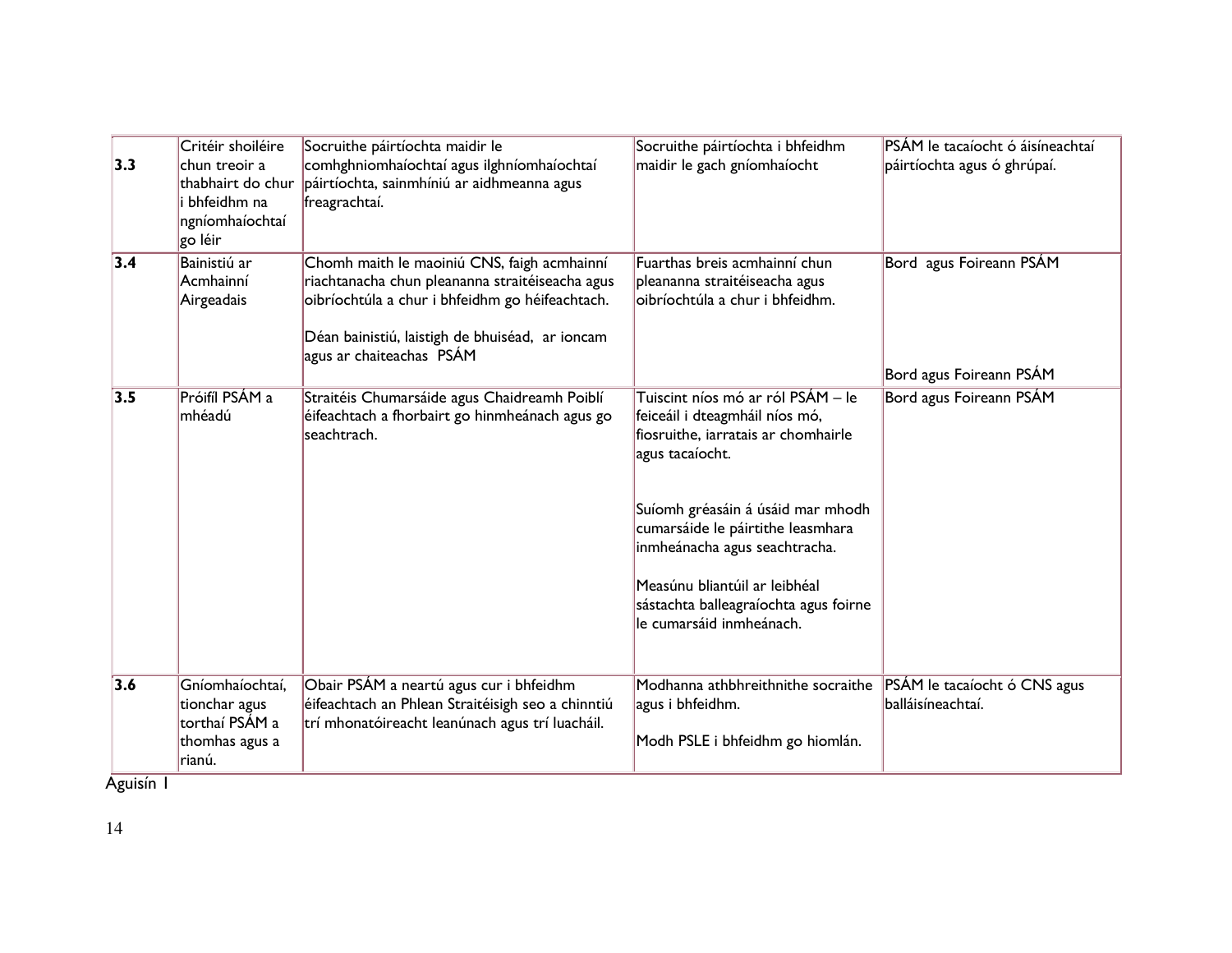# Clár Eolais Pháirtíocht Spóirt Áitiúil na Mí

| Leanaí/ Daoine Óga  | Buntus Start: clár ghníomhaíocht choirp do leanaí sa réamhscoil ina bhfuil traenáil do cheannairí réamhscoile agus málaí    |  |  |
|---------------------|-----------------------------------------------------------------------------------------------------------------------------|--|--|
|                     | súgartha a oireann do leanaí agus cártaí acmhainne                                                                          |  |  |
|                     | Buntus Cineálach: tionscnamh spóirt bunscoile/ corpoideachais chun tacú le múinteoirí chun Corpoideachas an                 |  |  |
|                     | churaclaim agus cláir spóirt eischuraclaim a chur i bhfeidhm.                                                               |  |  |
|                     | Buntus Spórt ar Leith: tá na cláir spóirt ar leith sa bhreis ar thionscnamh Buntus agus san áireamh tá - sacar, rugbaí,     |  |  |
|                     | galf, cispheil agus badmantan.                                                                                              |  |  |
|                     | Cailíní ag Gníomhú: Díríonn an clár ar chailíní meánscoile nach mbíonn gníomhach sa spórt nó sa ghníomhaíocht choirp,       |  |  |
|                     | de ghnáth.                                                                                                                  |  |  |
| Traenáil Chlub agus | Traenáil Dhífhibrileora Uathoibrithe Sheachtrach: traenáil ar Leith i CPR agus úsáid phraiticiúil ar Dhífibrileoir          |  |  |
| Forbairt            | Uathoibrithe Sheachtrach                                                                                                    |  |  |
|                     | Cód Eiticí: Oideachas i gcosaint linbh agus clár tuisceana traenála do cheannairí spóirt/oiliúnóirí/tuismitheoirí ar dhea-  |  |  |
|                     | chleachtas i spórt do leanaí.                                                                                               |  |  |
|                     | Traenáil Oifigigh Linbh: traenáil bhreise d'ionadaí ainmnithe an chlub, atá tar éis freastal ar chlár tuisceana Chód Eiticí |  |  |
|                     | agus a bhfuil fonn air a bheith traenáilte mar Oifigeach Linbh an chlub.                                                    |  |  |
|                     | Oideachas agus Traenáil: cláir á gcur ar fáil go leanúnach chun acmhainn i measc cheannairí spóirt a mhéadú - LAG,          |  |  |
|                     | Duais don Cheannaireacht Ghníomhach, saotharlanna spóirt ar leith, saotharlanna cineálacha agus comhdhálacha.               |  |  |
|                     | Céadchabhair: Cúrsa céadchabhrach Tarrthála, Éigeandala dhá lá le bun-scileanna a fhorbairt chun déileáil le taismigh       |  |  |
|                     | spóirt/ gortuithe                                                                                                           |  |  |
|                     | Scéim Dheontais Spóirt agus Ghníomhaíocht Choirp: tá dhá chuid ann – Traenáil Chlub agus Forbairt agus                      |  |  |
|                     | tionscnamh Páirtíochta ar Leith. Is í aidhm an scéim dheontais ná páirtíocht a mhéadú agus bainistiú agus riaradh na        |  |  |
|                     | gclubanna agus, go háirithe, struchtúir óige a fhorbairt i gclubanna/eagraíochtaí chun deiseanna spóirt agus ghníomhaíocht  |  |  |
|                     | choirp a chur ar fáil.                                                                                                      |  |  |
|                     |                                                                                                                             |  |  |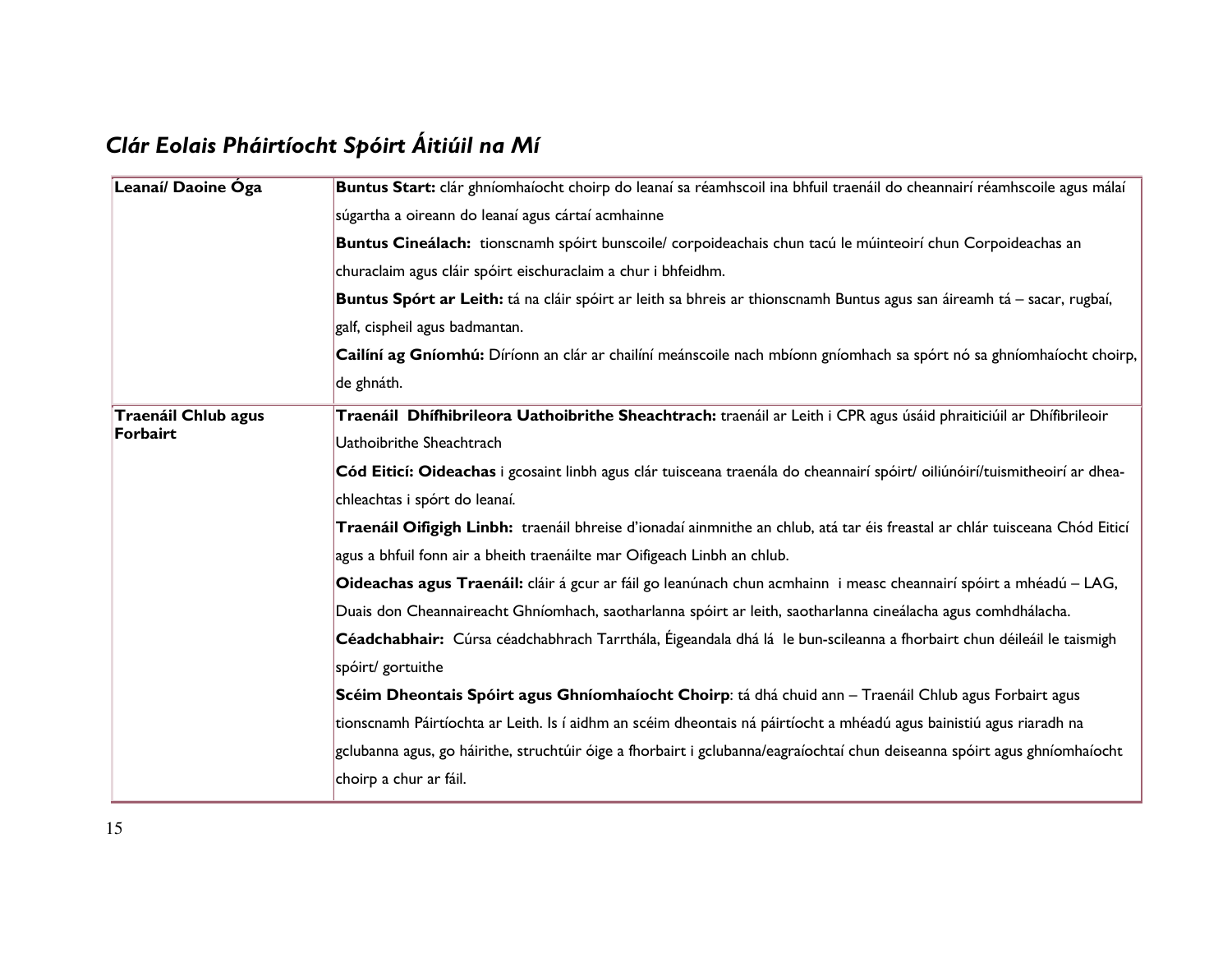|              | Clár Maoinithe Caipitil don Spórt: saotharlann eolais chun tacú le clubanna le hiarratais bhliantúla mhaoinithe caipitil  |
|--------------|---------------------------------------------------------------------------------------------------------------------------|
|              | a chur faoi bhráid na Roinne Spóirt; san áireamh beidh tacaíocht agus comhairle maidir le tarrac an deontais.             |
|              | Clár Bainistíochta d'Oibrithe Deonacha: oideachas agus traenáil chun acmhainn i measc oibrithe deonacha i struchtúr       |
|              | an chlub a mhéadú, m.sh., traenáil sa chaidreamh poiblí, feidhmeanna agus freagrachtaí bhaill choistí, dea-rialachas agus |
|              | bainistíocht.                                                                                                             |
| <b>Pobal</b> | Gradam don Cheannaireacht Ghníomhach: Tá an gradam ar fáil chun ceannairí ghníomhaíocht choirp, atá lonnaithe             |
|              | measc an phobail agus atá traenáilte, eolach agus díograiseach, a chur ar fáil.                                           |
|              | Clár Gníomhaíochta do Gach Cumas: Forbraíodh tionscnaimh chun comhréimniú sa spórt agus sa ghníomhaíocht                  |
|              | $ $ choirp a spreagadh do dhaoine faoi mhíchumas, mar shampla, campa samhraidh do Gach Cumas, Cúntóir Snámha agus         |
|              | Traenáil Iomlán Mhúinteora agus traenáil sa Riachtanas Speisialta.                                                        |
|              | Clár 'Mná sa Spórt: Déanann Comhairle Náisiúnta Spóirt an clár a chomhordú chun páirtíocht níos mó sa spórt agus sa       |
|              | ghníomhaíocht choirp a chur chun cinn; san áireamh ann tá cur chun cinn, cláreagrú agus traenáil.                         |
|              | Aosúcháin a choinneáil Gníomhach: chun aosúcháin a chur chun cinn agus deiseanna breise a chur ar fáil dóibh chun         |
|              | páirt a ghlacadh sa spórt agus sa ghníomhaíocht choirp, mar shampla, Daoine Aibí, Féile Spóirt agus Damhsaí ón Seanré.    |
|              | Clár 'Pobail ag Gníomhú': tionscnamh ina bhfuil modh uileghabhálach, comhtháite chun pobail a fhorbairt trí mheán an      |
|              | spóirt agus ghníomhaíocht choirp.                                                                                         |
|              | Clár Éagsúlaithe Spóirt Idirchultúrtha: Tá an clár dírithe ar an gcomhtháthú is mó a chur chun cinn idir daoine ó         |
|              | chúlraí cultúrtha difriúla trí mheán an spóirt agus ghníomhaíocht choirp.                                                 |
|              | Saotharlanna Maoinithe Cineálacha: eolas a scaipeadh maidir le deontais Rialtais ar leith a chuireann spórt agus          |
|              | gníomhaíocht choirp don phobal, i gcoitinne, chun cinn, mar shampla, míchumas, beartais shoc-eacnamaíocha agus            |
|              | míchumas na hóige.                                                                                                        |
|              | Tacaíocht don Bhainistíocht Saoráide : Modh straitéiseach agus comhtháite maidir le saoráid deartha agus                  |
|              | bainistíochta laistigh den Mhí i gcomhthéacs PCA, pleanáil chéimnithe agus Sochar Pobail.                                 |
|              |                                                                                                                           |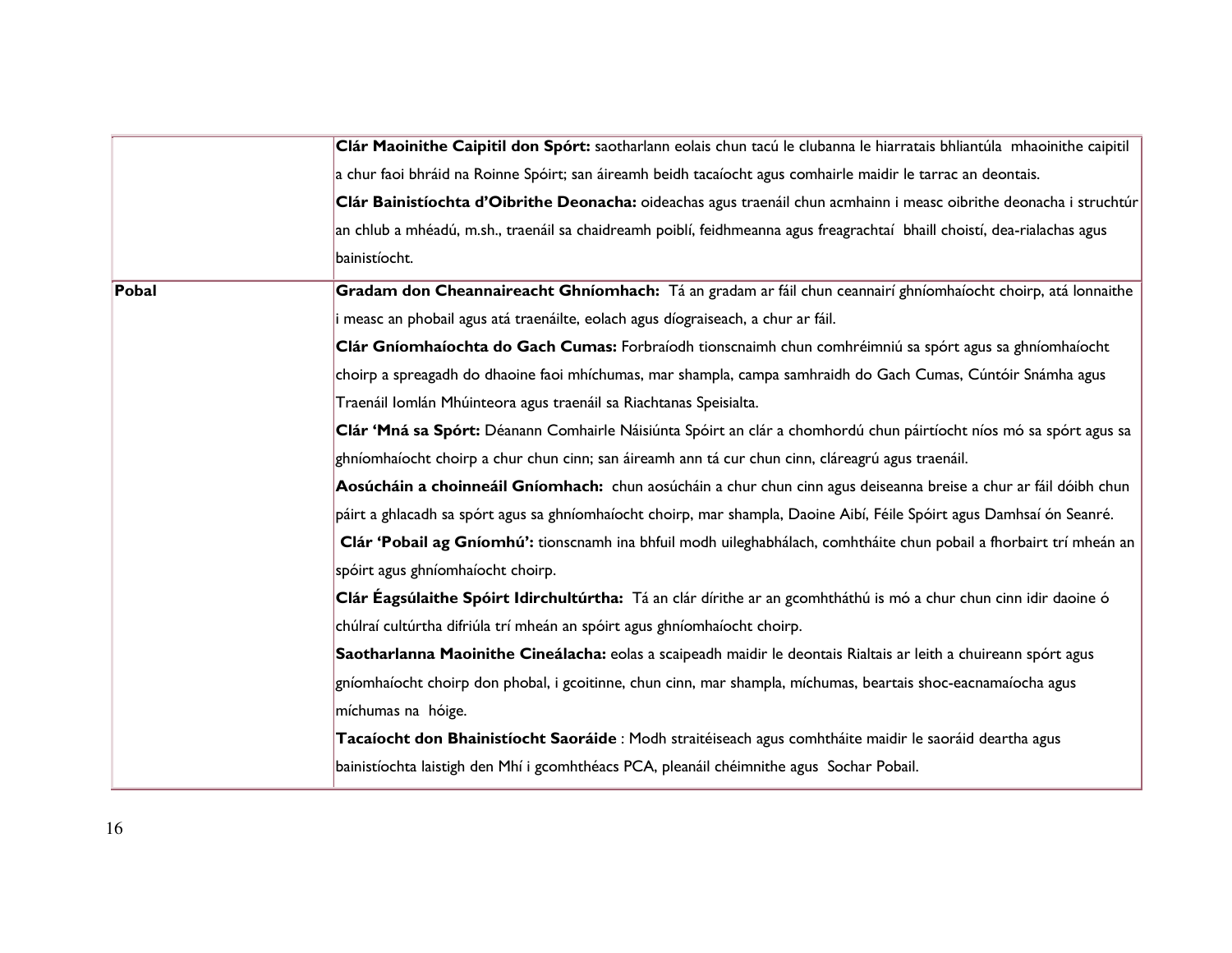#### Aguisín 2

## Bord Stiúrthóirí Pháirtíocht Spóirt Áitiúil na Mí

Bunaíodh Páirtíocht Spóirt Áitiúil na Mí in 2002 le 20 ball ar an mBord a labhrann thar ceann áisíneachtaí áitiúla, comhlachtaí reachtúla/eagraíochtaí, clubanna agus grúpaí pobail agus deonacha. In 2007 mar chuid den phróiseas straitéiseach pleanála agus athbhreithniú ar chleachtais reatha, laghdaíodh an Bord Stiúrthóirí go dtí 14 suíochán. Bhí roinnt áisíneachtaí a raibh suíochán ar an mbord acu agus anois tá suíochán acu ag leibhéal an fho-choiste. Chun deachleachtas agus caighdeáin a choinneáil, déanann Páirtíocht Spóirt Áitiuil na Mí athbhreithniú ar chleachtais reatha go rialta chun barr feabhais a bhaint amach. De réir mar a thagann riachtanais agus éilimh chun cinn, is féidir líon na suíochán ar an mbord a mhéadú.

Tá Stiúrthoirí agus Foireann PSÁM faoi chomaoin ag dian-obair agus díogras na bpáirtithe agus a n-eagraíochtaí ionadaíocha thar na cúig bliana atá thart. Gan an pháirtíocht ghníomhach agus comhoibriú na gclubanna, scoileanna, oibrithe deonacha agus grúpaí pobail, ní bheadh an oiread dul chun cinn déanta ag PSÁM is atá déanta nó ní bheadh sé in ann pleanáil don todhchaí.

Is iad seo na baill reatha ar Bhord Stiúrthóirí Pháirtíocht Spóirt Áitiuil na Mí:

| An Comhairleoir Liz McCormack, Comhairle Contae na Mí |                                     | Thar ceann an spóirt agus ghníomhaíocht choirp: |
|-------------------------------------------------------|-------------------------------------|-------------------------------------------------|
| Dr. Nazih Eldin                                       | Feidhmeannacht na Seirbhísí Sláinte | Brian Carberry                                  |
| Yvonne Gilsenan                                       | Feidhmeannacht na Seirbhísí Sláinte | Declan Sheridan                                 |
| Mick O Keeffe                                         | Coiste Gairmoideachais na Mí        | Moira Aston                                     |
| Elma McMahon                                          | Seirbhísí na hÓige                  | Brian Coyle                                     |
| Fergal Ó Bric                                         | Comhairle Contae na Mí              | Deirdre Dowling                                 |
| Tom O' Connor                                         | Fóram Pobail agus Deonach na Mí     | Jeff Phillips                                   |
| <b>Roisin Deery</b>                                   | Daoine faoi Mhíchumas               |                                                 |